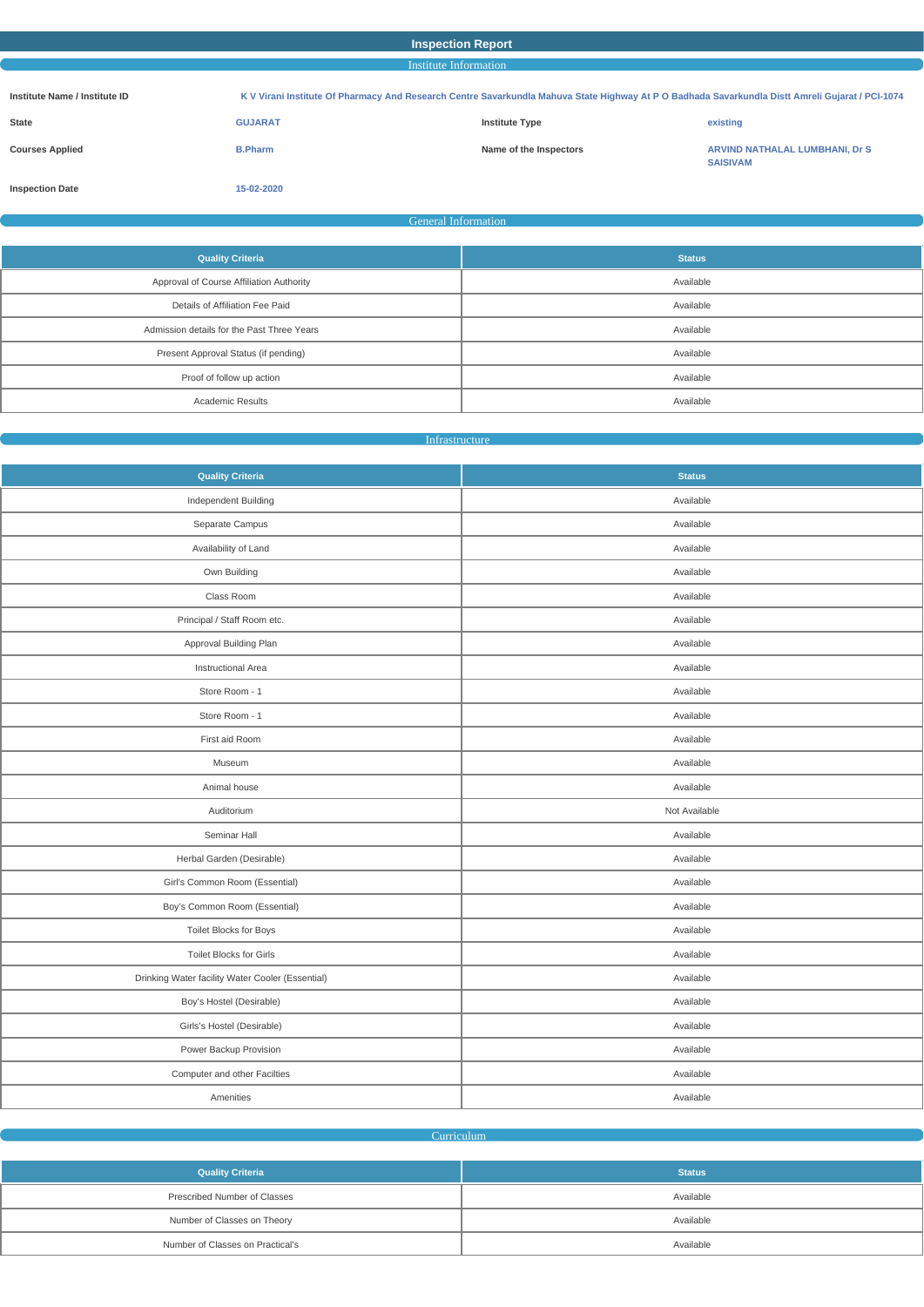| Number of Teaching Staff        | Available |
|---------------------------------|-----------|
| Percentage of Faculty Retention | Available |
| Number of Non - Teaching Staff  | Available |
| Course wise Faculty             | Available |
| <b>Faculty Workload</b>         | Available |
|                                 |           |

# Faculty Info

| <b>Faculty Name</b>                    | <b>Designation</b>         | Qualification                                                                      | <b>Teaching Experience</b> | Photo | <b>Status</b> |
|----------------------------------------|----------------------------|------------------------------------------------------------------------------------|----------------------------|-------|---------------|
| Viram Jamsangbhai Parmar               | Associate Professor        | B.Pharm, DOCTOR OF<br>PHILOSOPHY, D.Pharm,<br>M.Pharm Pharmaceutical<br>Technology | 12 years 8 mons 28 days    |       | Yes           |
| viral Gosai                            | Associate Professor        | B.Pharm, Diploma in Yoga,<br>M.Pharm Pharmaceutical<br>Biotechnology               | 10 years 11 mons 4 days    |       | Yes           |
| Dudhat Kiranben Rameshbhai             | <b>Assistant Professor</b> | B.Pharm, M.Pharm Pharmaceutics                                                     | 5 years 3 mons 11 days     |       | Yes           |
| MAHENDRA RAMESH<br><b>SHIRADKAR</b>    | Inspector                  | B.Pharm, DOCTOR OF<br>PHILOSOPHY, M.Pharm<br><b>Pharmaceutical Chemistry</b>       | 18 years 4 mons 9 days     |       | No            |
| SHARMA MOHITKUMAR<br>SHAILESHBHAI      | <b>Assistant Professor</b> | B.Pharm, M.Pharm Pharmaceutics                                                     | 4 years 1 mon 8 days       |       | Yes           |
| RATHOD PRAVINBHAI<br>LAVJIBHAI         | Assistant Professor        |                                                                                    | 6 years 11 mons 4 days     |       | Yes           |
| VASANT DEVSHIBHAI KHASIA               |                            |                                                                                    |                            |       | Yes           |
| KAVITA NARENDRABHAI<br><b>GOLAKIYA</b> | Assistant Professor        | B.Pharm, M.Pharm<br><b>Pharmaceutical Analysis</b>                                 | 4 years 2 mons 9 days      |       | Yes           |
| ANILKUMAR MULJIBHAI<br><b>SOLANKI</b>  | <b>Assistant Professor</b> | B.Pharm, M.Pharm<br><b>Pharmaceutical Analysis</b>                                 | 2 years 5 mons 9 days      |       | No            |
| MR SANJAY LAKUM                        |                            | B.Pharm, D.Pharm                                                                   |                            |       | Yes           |

| Finance                         |               |  |
|---------------------------------|---------------|--|
| <b>Quality Criteria</b>         | <b>Status</b> |  |
| Non - Recurring Budget details  | Available     |  |
| <b>Recurring Budget details</b> | Available     |  |
| Income and Expenditure details  | Available     |  |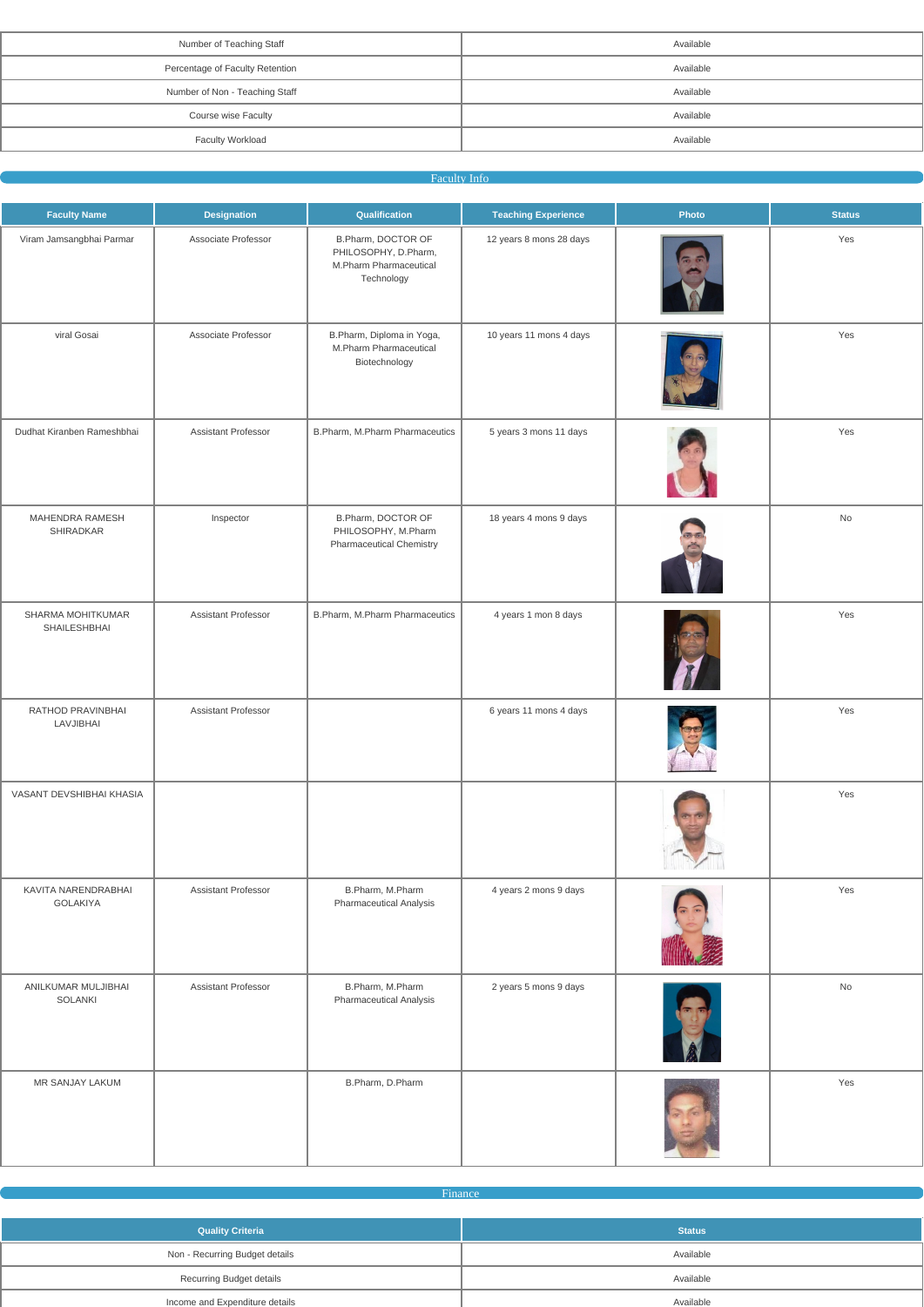| 9  | Dept of Pharmaceutics            | Vacuum pump                                   | Avialable     |
|----|----------------------------------|-----------------------------------------------|---------------|
| 10 | Dept of Pharmaceutics            | Standard sieves no. 8, 10, 12, 22, 44, 66, 80 | Avialable     |
| 11 | Dept of Pharmaceutics            | Tablet punching machine                       | Avialable     |
| 12 | Dept of Pharmaceutics            | Capsule filling machine                       | Avialable     |
| 13 | Dept of Pharmaceutics            | Ampoules washing machine                      | Avialable     |
| 14 | Dept of Pharmaceutics            | <b>Tablet Disintegration apparatus</b>        | Avialable     |
| 15 | Dept of Pharmaceutics            | Hardness tester                               | Avialable     |
| 16 | Dept of Pharmaceutics            | Friability test apparatus                     | Avialable     |
| 17 | Dept of Pharmaceutics            | Clarity test apparatus                        | Avialable     |
| 18 | Dept of Pharmaceutics            | <b>BOD</b> Incubator                          | Avialable     |
| 19 | Dept of Pharmaceutics            | Digital pH meter                              | Avialable     |
| 20 | Dept of Pharmaceutics            | <b>Bulk density</b>                           | Avialable     |
| 21 | Dept of Pharmaceutics            | Hot plate                                     | Avialable     |
| 22 | Dept of Pharmaceutics            | <b>Humidity Chambers</b>                      | Avialable     |
| 23 | Dept of Pharmaceutics            | Tray dryer                                    | Avialable     |
| 24 | Dept of Pharmaceutics            | Moisture balance                              | Avialable     |
| 25 | Dept of Pharmaceutics            | Water bath                                    | Avialable     |
| 26 | Dept of Pharmaceutics            | Ointment filling machine                      | Avialable     |
| 27 | Dept of Pharmaceutics            | Capsule counter                               | Avialable     |
| 28 | Dept of Pharmaceutics            | Homoginizer                                   | Avialable     |
| 29 | Dept of Pharmaceutics            | Digital balance                               | Avialable     |
| 30 | Dept of Pharmaceutics            | Microscope                                    | Avialable     |
| 31 | Dept of Pharmaceutics            | Stage and eye piece micrometers               | Avialable     |
| 32 | Dept of Pharmaceutics            | Brookfileld viscometer                        | Not Available |
| 33 | Dept of Pharmaceutics            | Sieve Shaker Machine                          | Avialable     |
| 34 | Dept of Pharmaceutics            | <b>Extractive Distillator</b>                 | Avialable     |
| 35 | Dept of Pharmaceutics            | <b>Mechanical Stirrer</b>                     | Avialable     |
| 36 | Dept of Pharmaceutics            | Suppository mold                              | Avialable     |
| 37 | Dept of Pharmaceutics            | <b>Ultra Sonicator</b>                        | Avialable     |
| 38 | Dept of Pharmaceutics            | Sterility tester                              | Avialable     |
| 39 | Dept of Pharmaceutics            | Franz Diffusion cell                          | Avialable     |
| 40 | Dept of Pharmaceutics            | Hot Air Oven                                  | Avialable     |
| 41 | Dept of Pharmaceutics            | Tablet Dissolution test apparatus             | Avialable     |
| 42 | Dept of Pharmaceutics            | Mortar and Pestle                             | Avialable     |
| 43 | Dept of Pharmaceutics            | Milli Pore Filter                             | Avialable     |
| 44 | Dept of Pharmaceutics            | Vacuum Distillator                            | Avialable     |
| 45 | Dept of Pharmaceutics            | Desiccators                                   | Avialable     |
| 46 | Dept of Pharmaceutics            | Refrigerator                                  | Avialable     |
| 47 | Dept of Pharmaceutics            | Tincture press                                | Avialable     |
| 48 | Dept of Pharmaceutics            | Centrifuge                                    | Avialable     |
| 49 | Dept of Pharmaceutics            | Colony Counter                                | Avialable     |
| 50 | Dept of Pharmaceutics            | Antibiotic Zone Rader                         | Avialable     |
| 51 | Dept of Pharmaceutics            | Laminar Air Flow                              | Avialable     |
| 52 | Dept of Pharmaceutics            | Micropipette single & Multi Channeled         | Avialable     |
| 53 | Dept of Pharmaceutics            | UV Cabinet                                    | Avialable     |
| 54 | Dept of Pharmaceutical Chemistry | Refractometer                                 | Avialable     |
| 55 | Dept of Pharmaceutical Chemistry | Polarimeter                                   | Avialable     |
| 56 | Dept of Pharmaceutical Chemistry | Photoelectric colorimeter                     | Avialable     |
| 57 | Dept of Pharmaceutical Chemistry | Atomic model set                              | Avialable     |
| 58 | Dept of Pharmaceutical Chemistry | Electronic balance                            | Avialable     |
| 59 | Dept of Pharmaceutical Chemistry | Periodic table chart                          | Avialable     |
| 60 | Dept of Pharmaceutical Chemistry | Hot plates                                    | Avialable     |
|    |                                  |                                               |               |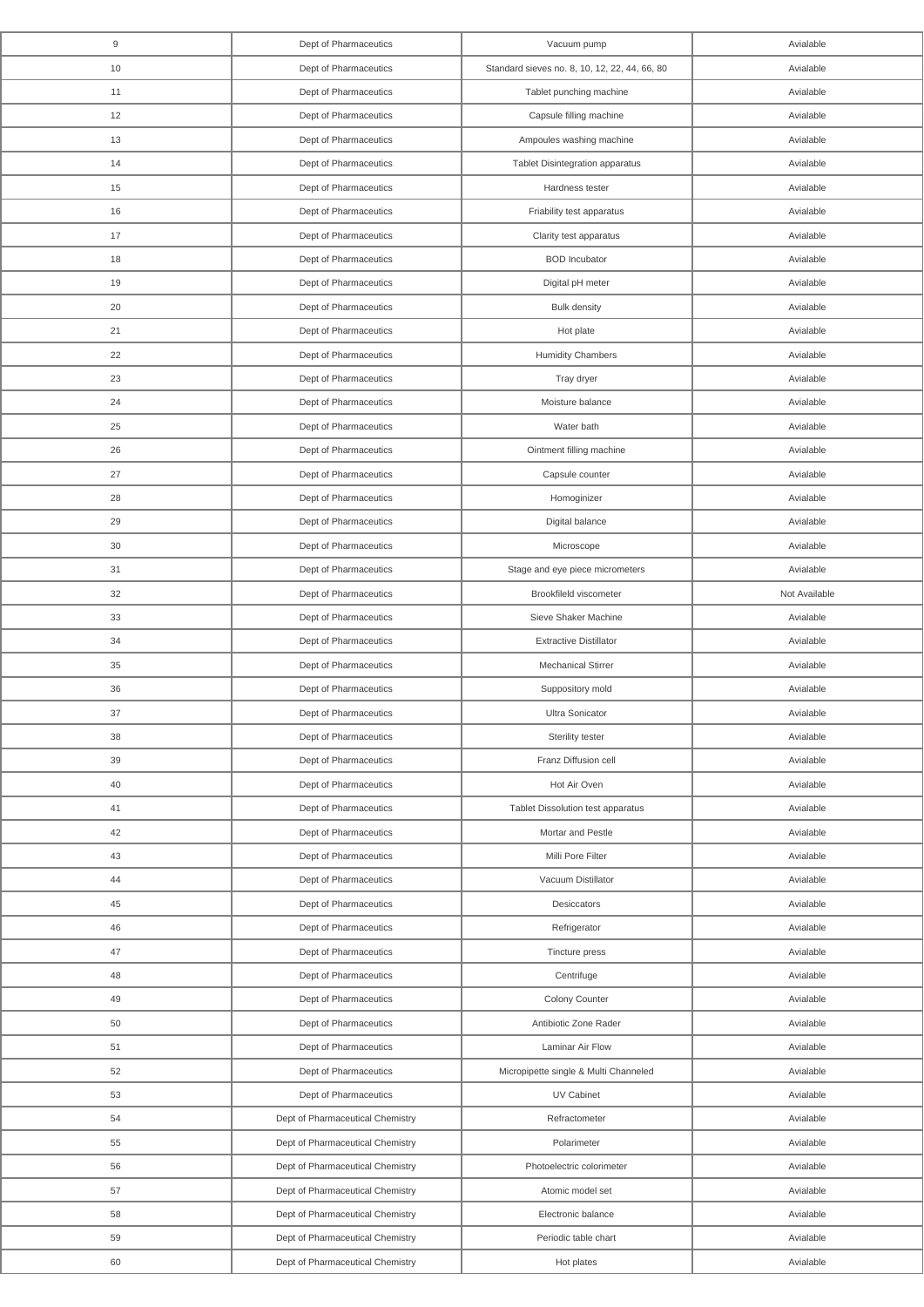| 61         | Dept of Pharmaceutical Chemistry             | Oven                                                            | Avialable                  |
|------------|----------------------------------------------|-----------------------------------------------------------------|----------------------------|
| 62         | Dept of Pharmaceutical Chemistry             | Refrigerator                                                    | Avialable                  |
| 63         | Dept of Pharmaceutical Chemistry             | Analytical Balances for demonstration                           | Avialable                  |
| 64         | Dept of Pharmaceutical Chemistry             | Digital balance 10mg sensitivity                                | Avialable                  |
| 65         | Dept of Pharmaceutical Chemistry             | Suction pumps                                                   | Avialable                  |
| 66         | Dept of Pharmaceutical Chemistry             | Muffle Furnace                                                  | Avialable                  |
| 67         | Dept of Pharmaceutical Chemistry             | <b>Mechanical Stirrers</b>                                      | Avialable                  |
| 68         | Dept of Pharmaceutical Chemistry             | Magnetic Stirrers with Thermostat                               | Avialable                  |
| 69         | Dept of Pharmaceutical Chemistry             | Vacuum Pump                                                     | Avialable                  |
| 70         | Dept of Pharmaceutical Chemistry             | Digital pH meter                                                | Avialable                  |
| 71         | Dept of Pharmaceutical Chemistry             | Microwave Oven                                                  | Avialable                  |
| 72         | Dept of Pharmaceutical Chemistry             | <b>Distillation Unit</b>                                        | Avialable                  |
| 73         | Dept of Pharmaceutical Chemistry             | Arsenic Limit Test Apparatus                                    | Avialable                  |
| 74         | Dept of Pharmaceutical Chemistry             | Reflux flask and condenser double / triple necked               | Avialable                  |
| 75         | Dept of Pharmaceutical Chemistry             | Nessler's Cylinders                                             | Avialable                  |
| 76         | Dept of Pharmaceutical Chemistry             | Reflux flask and condenser single Necked                        | Avialable                  |
| 77         | Dept of Pharmaceutical Chemistry             | Electronic water bath(12 holes)                                 | Avialable                  |
| 78         | Dept of Pharmaceutical Chemistry             | Copper water bath                                               | Avialable                  |
| 79         | Dept of Pharmaceutical Chemistry             | Colorimeter                                                     | Avialable                  |
| 80         | Dept of Pharmaceutical Chemistry             | UV- Visible Spectrophotometer                                   | Avialable                  |
| 81         | Dept of Pharmaceutical Chemistry             | Flourimeter                                                     | Avialable                  |
| 82         | Dept of Pharmaceutical Chemistry             | Digital Balance (1mg sensitivity)                               | Avialable                  |
| 83         | Dept of Pharmaceutical Chemistry             | Nephelo Turbidity meter                                         | Avialable                  |
| 84         | Dept of Pharmaceutical Chemistry             | Flame Photometer                                                | Avialable                  |
| 85         | Dept of Pharmaceutical Chemistry             | Potentiometer                                                   | Avialable                  |
| 86         | Dept of Pharmaceutical Chemistry             | Conductivity meter                                              | Avialable                  |
| 87         | Dept of Pharmaceutical Chemistry             | <b>HPLC</b>                                                     | Avialable                  |
| 88         | Dept of Pharmaceutical Chemistry             | HPTLC (Desirable)                                               | Not Available              |
| 89         | Dept of Pharmaceutical Chemistry             | Atomic Absorption and Emission spectrophotometer<br>(Desirable) | Not Available              |
| 90         | Dept of Pharmaceutical Chemistry             | Biochemistry Analyzer (Desirable)                               | Not Available              |
| 91         | Dept of Pharmaceutical Chemistry             | Carbon, Hydrogen, Nitrogen Analyzer (Desirable)                 | Not Available              |
| 92         | Dept of Pharmaceutical Chemistry             | Deep Freezer (Desirable)                                        | Not Available              |
| 93         | Dept of Pharmaceutical Chemistry             | Ion-Exchanger                                                   | Avialable                  |
| 94         | Dept of Pharmaceutical Chemistry             | Lyophilizer (Desirable)                                         | Not Available              |
| 95         | Dept of Pharmacology                         | Microscopes                                                     | Avialable                  |
| 96         | Dept of Pharmacology                         | Haemocytometer with Micropipettes                               | Avialable                  |
| 97         | Dept of Pharmacology                         | Sahli's haemocytometer                                          | Avialable                  |
| 98         | Dept of Pharmacology                         | Hutchinson's spirometer                                         | Avialable                  |
| 99         | Dept of Pharmacology                         | Spygmomanometer                                                 | Avialable                  |
| 100        | Dept of Pharmacology                         | Stethoscope                                                     | Avialable                  |
| 101        | Dept of Pharmacology                         | Different Contraceptive Devices and Models                      | Avialable                  |
| 102        | Dept of Pharmacology                         | Pregnancy diagnosis kit                                         | Avialable                  |
| 103        | Dept of Pharmacology                         | Mercury thermometer                                             | Avialable                  |
| 104<br>105 | Dept of Pharmacology<br>Dept of Pharmacology | Cell analyzer<br>Permanent Slides for various tissues           | Not Available<br>Avialable |
| 106        | Dept of Pharmacology                         | Models for various organs                                       | Avialable                  |
| 107        | Dept of Pharmacology                         | Specimen for various organs and systems                         | Avialable                  |
| 108        | Dept of Pharmacology                         | Skeleton and bones                                              | Avialable                  |
| 109        | Dept of Pharmacology                         | Muscle electrodes                                               | Avialable                  |
| 110        | Dept of Pharmacology                         | Lucas moist chamber                                             | Avialable                  |
| 111        | Dept of Pharmacology                         | Myographic lever                                                | Avialable                  |
|            |                                              |                                                                 |                            |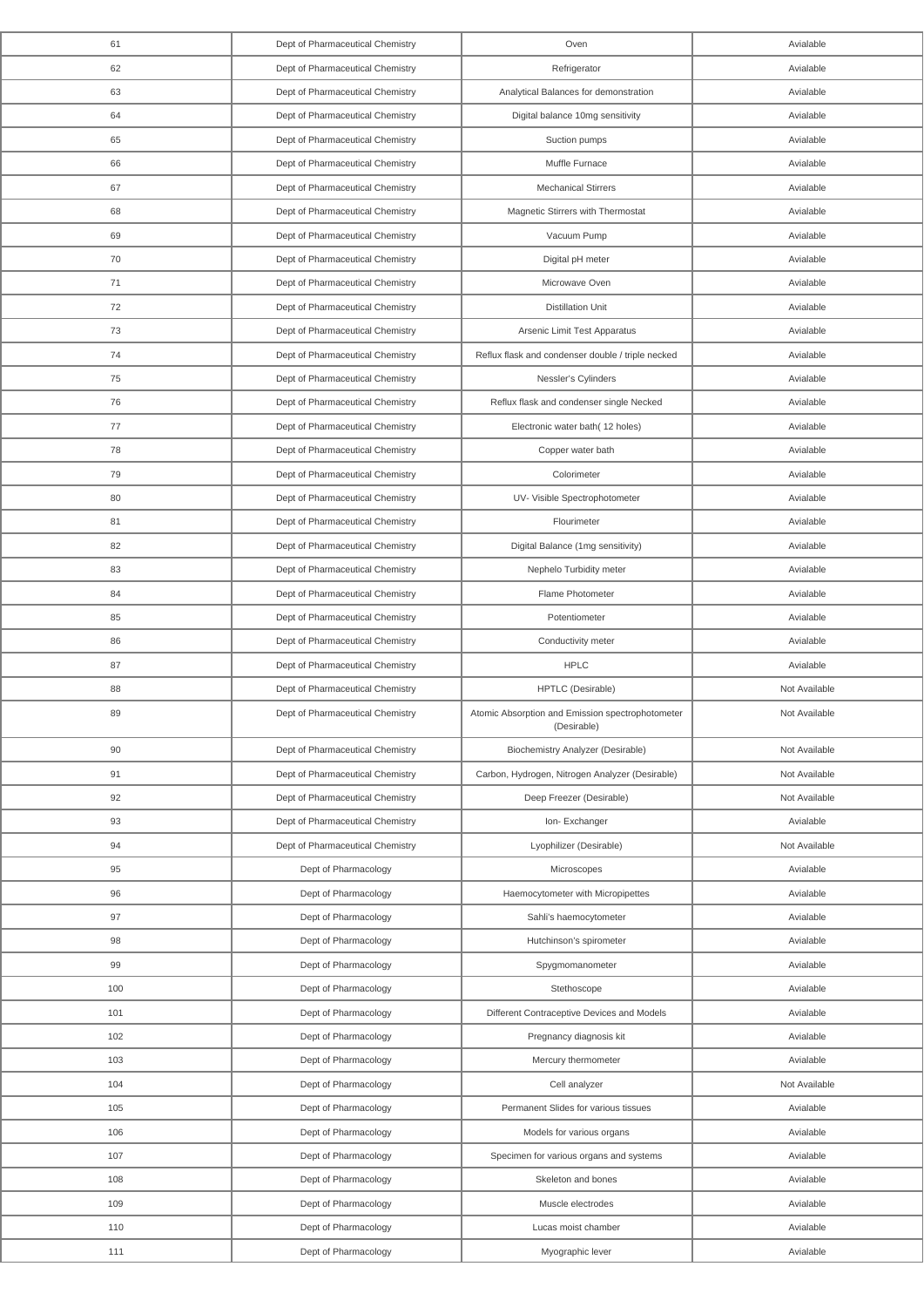| 112        | Dept of Pharmacology                           | Stimulator                                                    | Avialable              |
|------------|------------------------------------------------|---------------------------------------------------------------|------------------------|
| 113        | Dept of Pharmacology                           | Centrifuge                                                    | Avialable              |
| 114        | Dept of Pharmacology                           | Sherrington's kymograph machine / polyrite                    | Avialable              |
| 115        | Dept of Pharmacology                           | Sherrington drum                                              | Avialable              |
| 116        | Dept of Pharmacology                           | Perspex bath assembly (single unit)                           | Avialable              |
| 117        | Dept of Pharmacology                           | Aerators                                                      | Avialable              |
| 118        | Dept of Pharmacology                           | Software packages for experiment                              | Avialable              |
| 119        | Dept of Pharmacology                           | Standard graph of various drug                                | Avialable              |
| 120        | Dept of Pharmacology                           | Actophotometer                                                | Avialable              |
| 121        | Dept of Pharmacology                           | Rotarod                                                       | Avialable              |
| 122        | Dept of Pharmacology                           | Pole climbing apparatus                                       | Avialable              |
| 123        | Dept of Pharmacology                           | Analgesiometer (eddy's hot plate and radiant heat<br>methods) | Avialable              |
| 124        | Dept of Pharmacology                           | Convulsiometer                                                | Avialable              |
| 125        | Dept of Pharmacology                           | Plethysmograph                                                | Avialable              |
| 126        | Dept of Pharmacology                           | Digital pH meter                                              | Avialable              |
| 127        | Dept of Pharmacology                           | Histamine chamber                                             | Avialable              |
| 128        | Dept of Pharmacology                           | Metabolic cage                                                | Avialable              |
| 129        | Dept of Pharmacology                           | Dissection tray & boards                                      | Avialable              |
| 130        | Dept of Pharmacology                           | Stereotaxic apparatus                                         | Not Available          |
| 131        | Dept of Pharmacology                           | Digital glucometer                                            | Avialable              |
| 132        | Dept of Pharmacology                           | Folin- wu tubes                                               | Avialable              |
| 133        | Dept of Pharmacology                           | Hemostatic artery forceps                                     | Avialable              |
| 134        | Dept of Pharmacology                           | Levers, cannula                                               | Avialable              |
| 135        | Dept of Pharmacology                           | Hypodermic syringes & needles Size 15,24,26G                  | Avialable              |
| 136        | Dept of Pharmacognosy                          | Compound Microscope                                           | Avialable              |
| 137        | Dept of Pharmacognosy                          | Dissecting Microscope                                         | Avialable              |
| 138        | Dept of Pharmacognosy                          | Projection Microscope                                         | Avialable              |
| 139        | Dept of Pharmacognosy                          | <b>Binocular Microscope</b>                                   | Avialable              |
| 140        | Dept of Pharmacognosy                          | Polarized Microscope                                          | Not Available          |
| 141        | Dept of Pharmacognosy                          | Electronic Digital balance                                    | Avialable              |
| 142        | Dept of Pharmacognosy                          | Autoclave                                                     | Avialable              |
| 143        | Dept of Pharmacognosy                          | Hot air oven                                                  | Avialable              |
| 144        | Dept of Pharmacognosy                          | Refrigerator                                                  | Avialable              |
| 145        | Dept of Pharmacognosy                          | Zone reader                                                   | Avialable              |
| 146        | Dept of Pharmacognosy                          | Digital pH Meter                                              | Avialable              |
| 147<br>148 | Dept of Pharmacognosy<br>Dept of Pharmacognosy | Colorimeter<br>Sterility testing unit                         | Avialable<br>Avialable |
|            |                                                |                                                               |                        |
| 149<br>150 | Dept of Pharmacognosy<br>Dept of Pharmacognosy | Camera lucida<br>Eye piece micrometer                         | Avialable<br>Avialable |
|            |                                                |                                                               |                        |
| 151        | Dept of Pharmacognosy                          | Stage micrometer                                              | Avialable              |
| 152<br>153 | Dept of Pharmacognosy<br>Dept of Pharmacognosy | Muffle furnace<br>Moisture balance                            | Avialable<br>Avialable |
| 154        | Dept of Pharmacognosy                          | <b>Heating Mantles-Small</b>                                  | Avialable              |
| 155        | Dept of Pharmacognosy                          | Vacuum pump                                                   | Avialable              |
| 156        | Dept of Pharmacognosy                          | Micropipette single & Multi Channeled                         | Avialable              |
| 157        | Dept of Pharmacognosy                          | Micro Centrifuge                                              | Avialable              |
| 158        | Dept of Pharmacognosy                          | Electric water bath                                           | Avialable              |
| 159        | Dept of Pharmacognosy                          | Hot plate                                                     | Avialable              |
| 160        | Dept of Pharmacognosy                          | Microtome rotary                                              | Not Available          |
| 161        | Dept of Pharmacognosy                          | Mixer grinder                                                 | Avialable              |
| 162        | Dept of Pharmacognosy                          | UV Cabinet                                                    | Avialable              |
|            |                                                |                                                               |                        |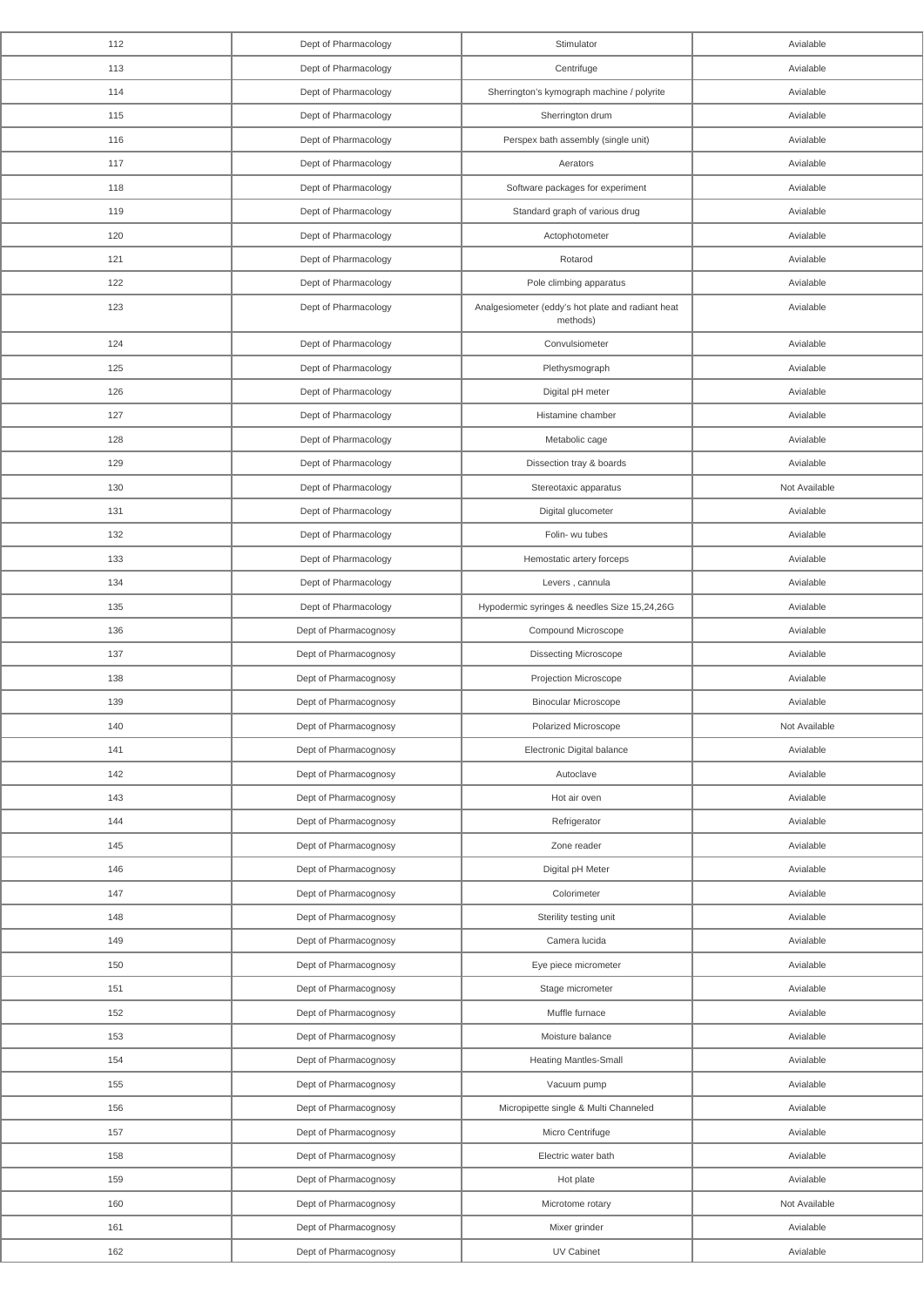| 163 | Dept of Pharmacognosy     | Water Distillation unit                                         | Avialable     |
|-----|---------------------------|-----------------------------------------------------------------|---------------|
| 164 | Dept of Pharmacognosy     | Cutter Mill (Bark and seed grinder)                             | Avialable     |
| 165 | Dept of Pharmacognosy     | <b>Medicinal Plant Chart</b>                                    | Avialable     |
| 166 | Dept of Pharmacognosy     | Models                                                          | Avialable     |
| 167 | Dept of Pharmacognosy     | <b>Permanent Slide</b>                                          | Avialable     |
| 168 | Dept of Pharmacognosy     | Sonicator                                                       | Avialable     |
| 169 | Dept of Pharmacognosy     | Electrophoresis                                                 | Avialable     |
| 170 | Dept of Pharmacognosy     | Fermentor                                                       | Not Available |
| 171 | Dept of Pharmacognosy     | Rotary Shaker                                                   | Not Available |
| 172 | Dept of Pharmacy Practice | Autoclave sterilizer                                            | Avialable     |
| 173 | Dept of Pharmacy Practice | Hot air oven                                                    | Avialable     |
| 174 | Dept of Pharmacy Practice | Membrane filter                                                 | Avialable     |
| 175 | Dept of Pharmacy Practice | Centrifuge                                                      | Avialable     |
| 176 | Dept of Pharmacy Practice | Filling Machine                                                 | Avialable     |
| 177 | Dept of Pharmacy Practice | Sealing Machine                                                 | Avialable     |
| 178 | Dept of Pharmacy Practice | Glucometer                                                      | Avialable     |
| 179 | Dept of Pharmacy Practice | Sintered glass funnel with complete filtering<br>assemble       | Avialable     |
| 180 | Dept of Pharmacy Practice | Small disposable membrane filter for IV admixture<br>filtration | Avialable     |
| 181 | Dept of Pharmacy Practice | Vacuum pump                                                     | Avialable     |
| 182 | Dept of Pharmacy Practice | Surgical dressing                                               | Avialable     |
| 183 | Dept of Pharmacy Practice | pH meter                                                        | Avialable     |
| 184 | Dept of Pharmacy Practice | Blood Pressure Apparatus and stethoscope                        | Avialable     |
| 185 | Dept of Pharmacy Practice | Clinical thermometer                                            | Avialable     |
|     |                           |                                                                 |               |

**Deviation Observed Brookfield not available Brookfield not available Does it conform to SOP standards Yes** 

**Remarks of centre in charge Satisfied Inspecting Official remarks Instruments can be kept in working condition during the visit to the lab**

Miscellaneous

| <b>Quality Criteria</b>                     | <b>Status</b> |
|---------------------------------------------|---------------|
| Anti - Ragging cell                         | Available     |
| <b>Gender Sensitization cell</b>            | Available     |
| Anti - Discrimination cell                  | Available     |
| Placement and Carrer Guidance cell          | Available     |
| <b>College Attached Hospital</b>            | Not Available |
| Academic Activities of Students at Hospital | Not Available |
|                                             |               |

Key Checklist



**Inspector Pic At Lab(Atleast One Lab)**

**Inspector Pic At Library**

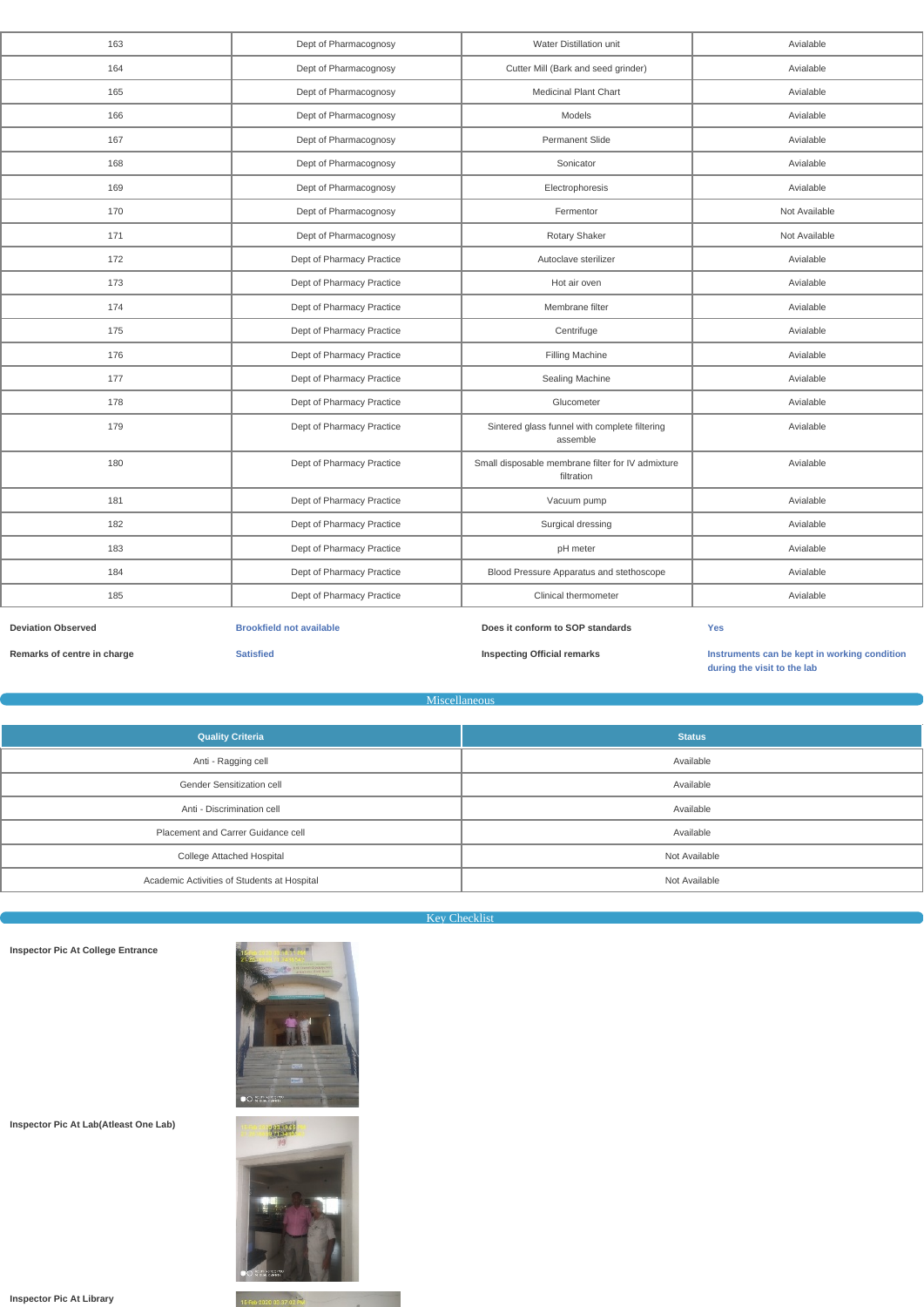

### **Governing Body Yes Remarks**



**Upload Pics of Accession Register, Stock Register Signed by Inspectors (Max 2 Images)**



**Yes**



| <b>Affiliation of the Examining Authority</b><br><b>Yes</b>                                                                                                                                                                               |            |  |  |  |
|-------------------------------------------------------------------------------------------------------------------------------------------------------------------------------------------------------------------------------------------|------------|--|--|--|
| If Affiliation of the Examining Authority if not obtained, affidavit                                                                                                                                                                      | <b>No</b>  |  |  |  |
| In case institution is running various pharmacy programmes say D.Pharm / B.Pharm / M.Pharm/ Ph.D<br>etx whether staff position and workload is as per norms for the course being inspected                                                | <b>Yes</b> |  |  |  |
| Own minimum 300 bedded hospital<br><b>No</b>                                                                                                                                                                                              |            |  |  |  |
| MOU / Govt. order with minimum 300 bedded hospital including housing pharmacy practice<br>department with minimum carpet area of 30 sq.ft per student along with consent to provice the<br>professional manpower to support the programme | <b>No</b>  |  |  |  |
| <b>Teaching hospital recognized by MCI or University</b>                                                                                                                                                                                  |            |  |  |  |
| Govt. hospital not below the level of district Head Quarter hospital                                                                                                                                                                      |            |  |  |  |
| <b>Corporate Hospital</b><br><b>No</b>                                                                                                                                                                                                    |            |  |  |  |
| Whether the location of the hospital is within the same limits of Corporation or Municipality or<br><b>No</b><br>Campus with Medical Faculty involvement as adjucent faculty                                                              |            |  |  |  |
| Availability of equipment as per norms<br><b>Yes</b>                                                                                                                                                                                      |            |  |  |  |
| Whether the deficiencies pointed in earlier IR have been rectified                                                                                                                                                                        |            |  |  |  |
| <b>Insurance of Students, Employees and Building</b>                                                                                                                                                                                      | <b>Yes</b> |  |  |  |
| Do the Institute have facility for physically challenged candidates                                                                                                                                                                       |            |  |  |  |
| Website details must be crosschecked with SIF                                                                                                                                                                                             | <b>Yes</b> |  |  |  |

**Group picture of Faculty**



# Basic Records Availability

| <b>Course</b>              | <b>B.Pharm</b>        | <b>Year/Semester</b> |  |
|----------------------------|-----------------------|----------------------|--|
| <b>Candidate Name</b>      | Akil selot arif selot |                      |  |
| <b>Admission Form</b>      | <b>Yes</b>            |                      |  |
| <b>Photo ID Proof</b>      | <b>Yes</b>            |                      |  |
| <b>Age Proof</b>           | <b>Yes</b>            |                      |  |
| <b>Proof of Poor</b>       | <b>No</b>             |                      |  |
| Proof for Category (SC/ST) | No                    |                      |  |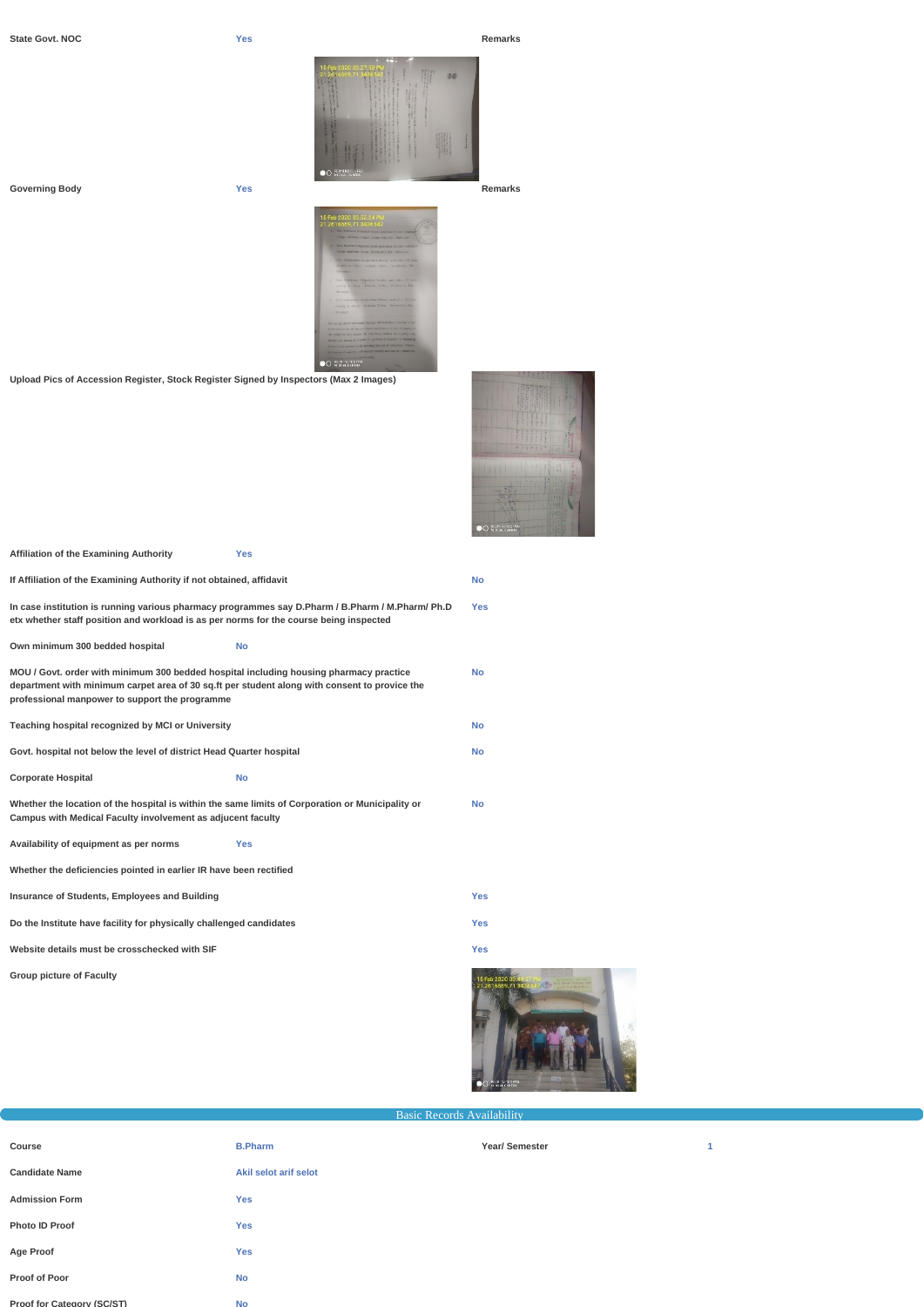

**Is the faculty making the session interactive/ participatory**

**yes Remarks android.support.v7.widget.AppCompatEditText{f6e4a3f VFED..CL. ........ 0,0-1026,109 #7f0a0160 app:id/et\_trainermakingsessionremarks}**

**Assessments** 

**Is faculty using stories, pictures, role plays and examples**

## **yes Remarks**



**Course B.Pharm Year / Semester 1**

**Was the candidate present on the day of**

**assessment**



**yes Remarks Regularly conducting the internal exams as per university norms.**

**Candidate Name Bobaria Hima P** 

**Review the CCTV footage and state whether candidate was present in the test**



### **Were candidates seriously writing the test yes Remarks Exams conducted as per university norms**



**Was there any malpractices noticed during the test No**

**Did the actual marks and revaluation marks (using model answer papers) differ by more than 10%**

**No**

**Were the marks obtained in retest less by more than 20%**

**No**

### Residential Facilities